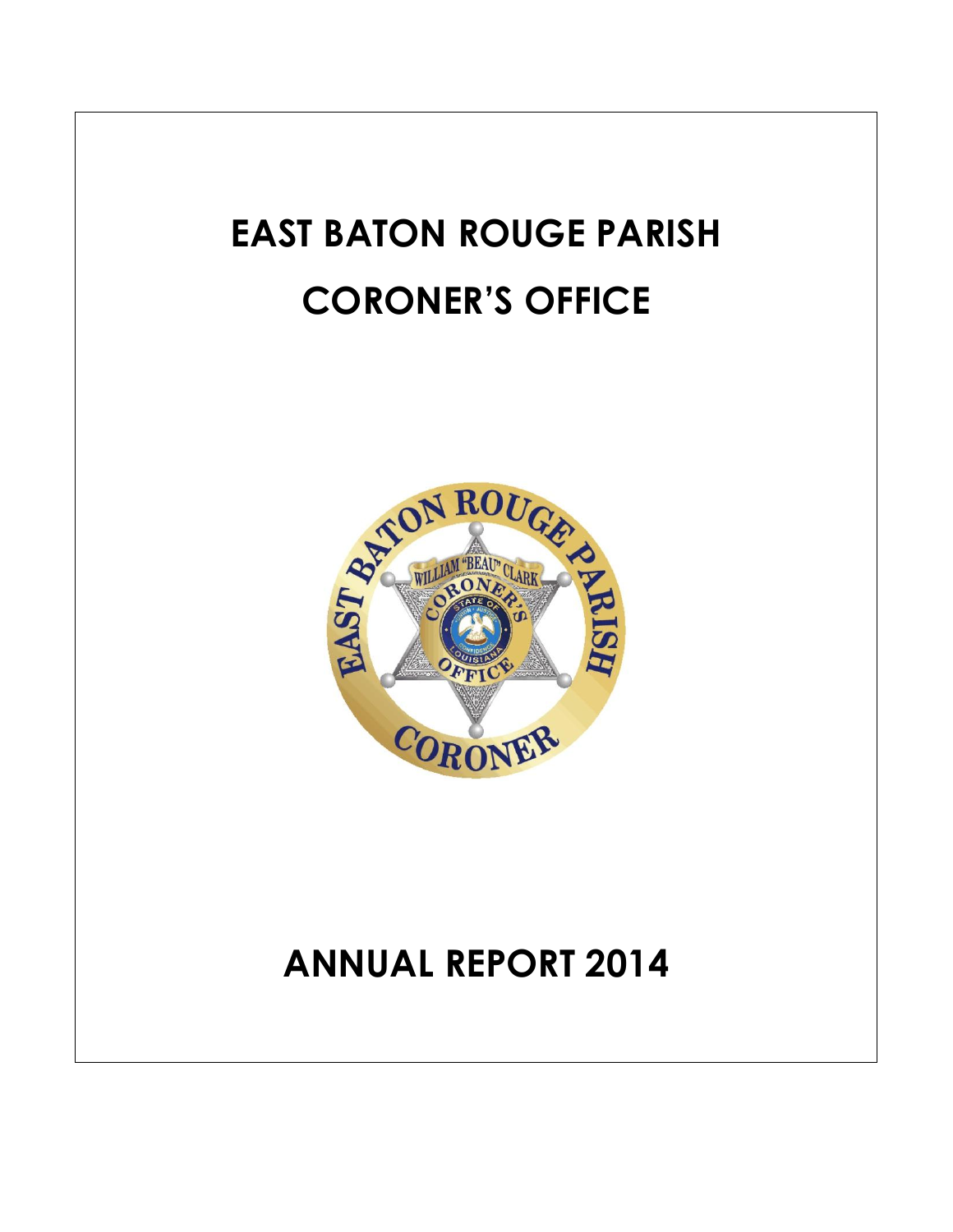### **Table of Contents**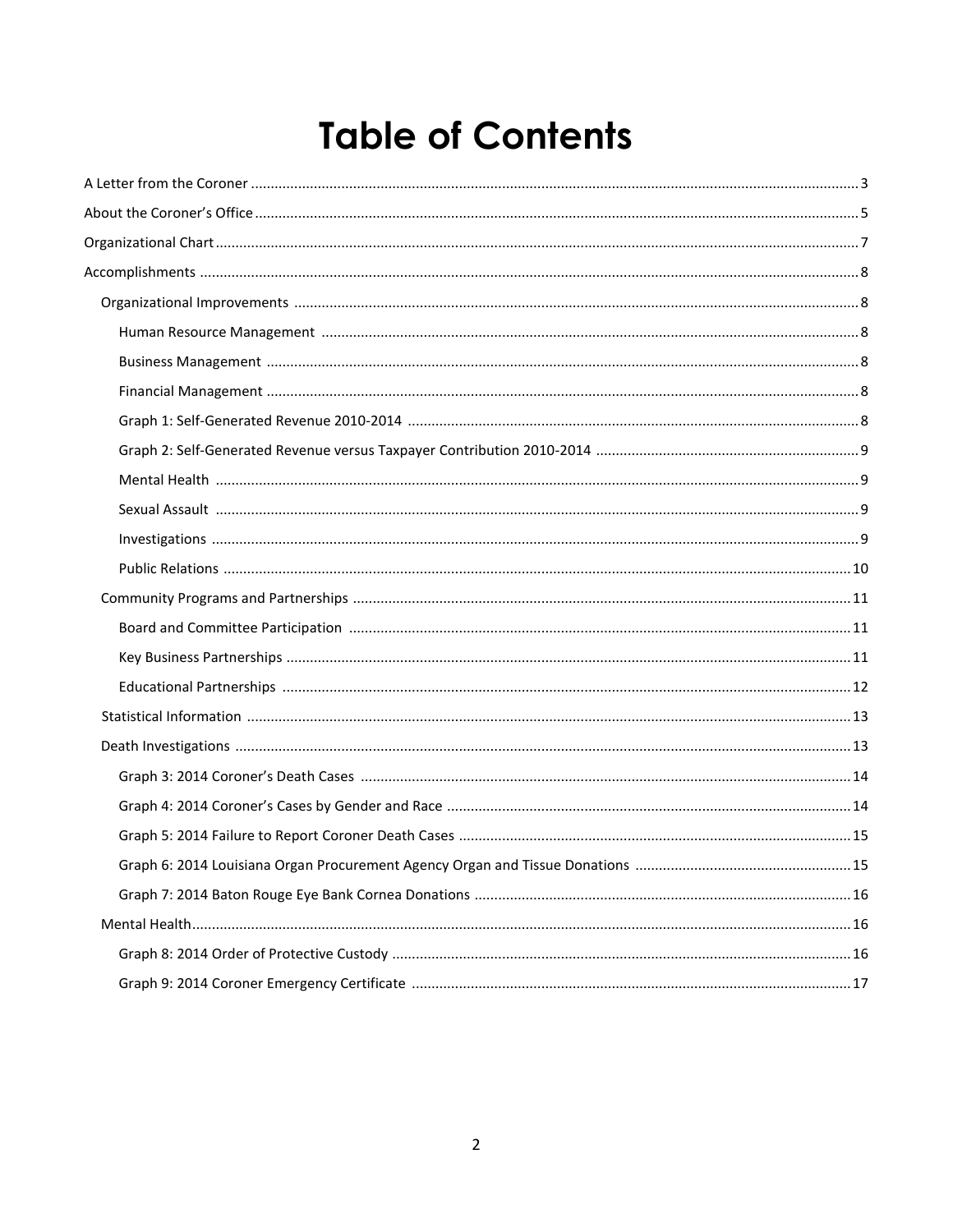## A Letter from the Coroner



To the Citizens of East Baton Rouge Parish:

Enclosed you will find the Coroner's Annual Report for 2014. When I ran for Coroner in 2011, my platform was based on four fundamental goals for the East Baton Rouge Parish Coroner's Office:

- Dignity for the Deceased
- Compassion for the Family
- Service to Law Enforcement
- Integrity of the Office

I promised you that I would work on your behalf to make the East Baton Rouge Parish Coroner's Office an office of which we can all be proud. As our third year has come to a close, I am pleased to report that we have made great strides in accomplishing our goals.

The following are some of our accomplishments for 2014:

- We continue to operate under the first ever Coroner's Business and Strategic Plan.
- We refined the electronic processing of Death Certificates with 100% compliance in the LEERS System.
- The Disaster Preparedness Plan was presented and accepted by East Baton Rouge Parish Emergency Response partners to include response to a virulent contagious disease such as Ebola.
- We provided expert testimony in the Louisiana and Federal Criminal Court system.
- In accordance with Louisiana Statutes, we maximized collection of revenue totaling \$488,458.
- Our Regional Autopsy Program for the parishes surrounding East Baton Rouge Parish continued to grow- Ascension (97 cases), Pointe Coupee (18 cases), West Feliciana (27 cases) and Livingston (13 cases).
- We donated 84,054 prescription drugs to the St. Vincent de Paul Community Pharmacy.
- Physical plant improvements made included a security gate between the administrative offices and the morgue.
- Purchases included a new morgue table for autopsies and three new computers for investigative purposes.
- I continue to serve as Second Vice President of the Louisiana State Coroner's Association and played an active role as chairman of the legislative committee which saw the successful passage of Act No. 390 updating 40 year old coroner law.
- I served on 14 boards and committees and identified 10 key business partnerships and 9 educational partnerships.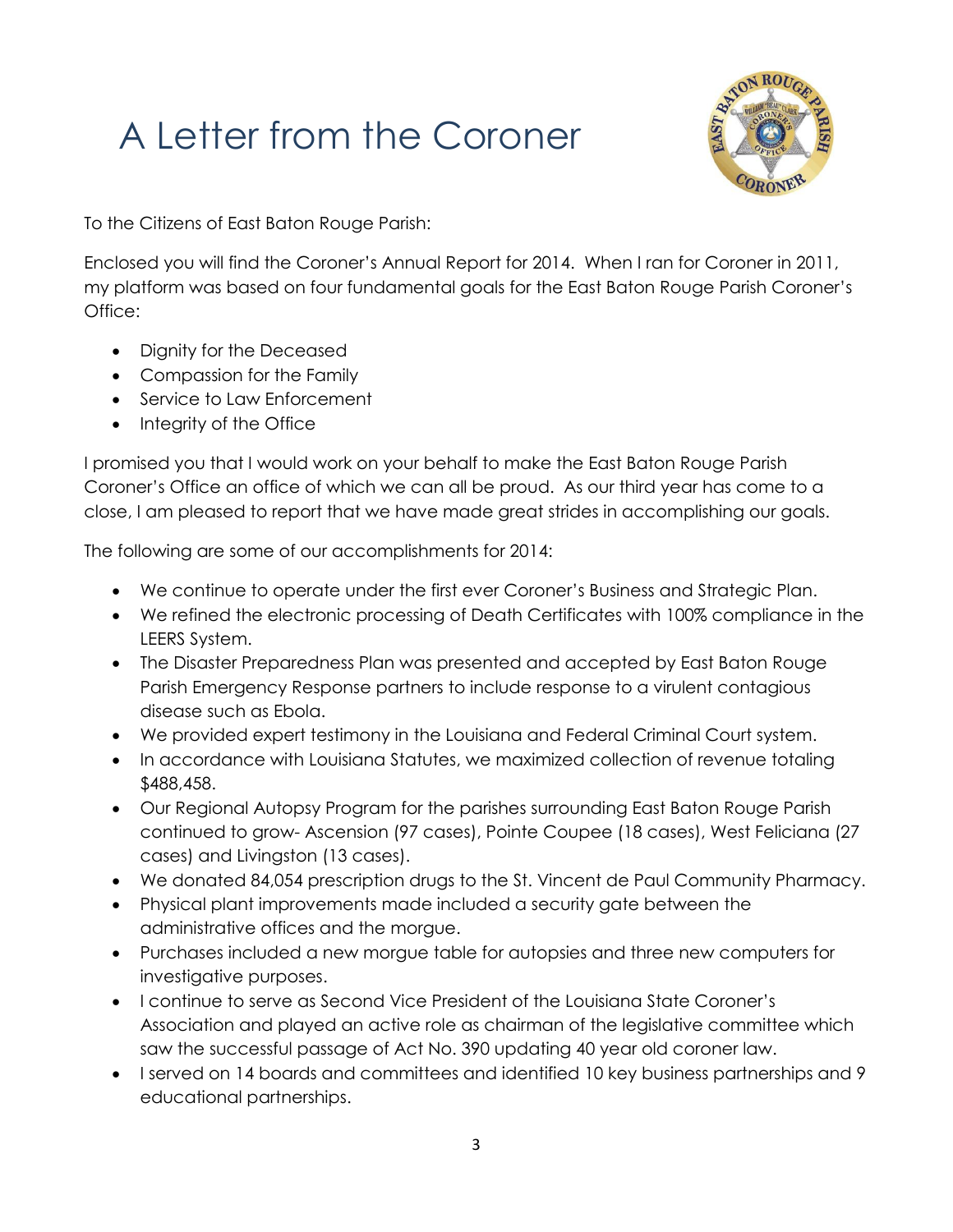We expanded our educational program with the rotation of one medical student from the Southhampton School of Medicine, United Kingdom, and 40 student interns from local colleges, as well as partnerships with Central High School Sports Medicine Program, St. Michaels's High School Forensic Science Program, Baton Rouge Fire Department, East Baton Rouge Parish Emergency Medical Services, LSU Fire Emergency Training Institute and Zachary Fire Department.

While we accomplished much in 2014, there is more to be done in the coming years to make the Coroner's Office a model for other coroners' offices in the state, region and the nation. Our focus for the future will involve several areas:

- **Death investigations** I will maintain the gold standard of death investigation.
- **Infant Mortality** My goal is to prevent 100% of these tragic losses. I will continue work with community partners to better educate families on infant safe sleeping environments.
- **Heroin Deaths** I will continue to address our heroin epidemic in both our death investigations and with those in our community suffering from substance abuse problems.
- **Synthetic Marijuana** I will continue to work with our law-enforcement partners and the district attorney's office to rid the streets of "MOJO", a synthetic marijuana poison.
- **Mental Health-** I will work with community partners to open a new mental health stabilization center to prevent the inappropriate incarceration of our citizens with mental illness and the overuse of emergency departments.
- **Sexual Assault** I will continue our efforts to ensure that all victims of sexual assault, including men, women and children, receive appropriate, efficient and consistent forensic exams with the highest level of dignity and in full compliance with state law.

I pledge to serve with continued tenacity to fulfill the promises I made when you saw fit to elect me. I understand that my staff and I are servants of this community and we pledge to be good stewards of your tax dollars.

Thank you for your support,

William Clark MD

William "Beau" Clark, M.D.

East Baton Rouge Parish Coroner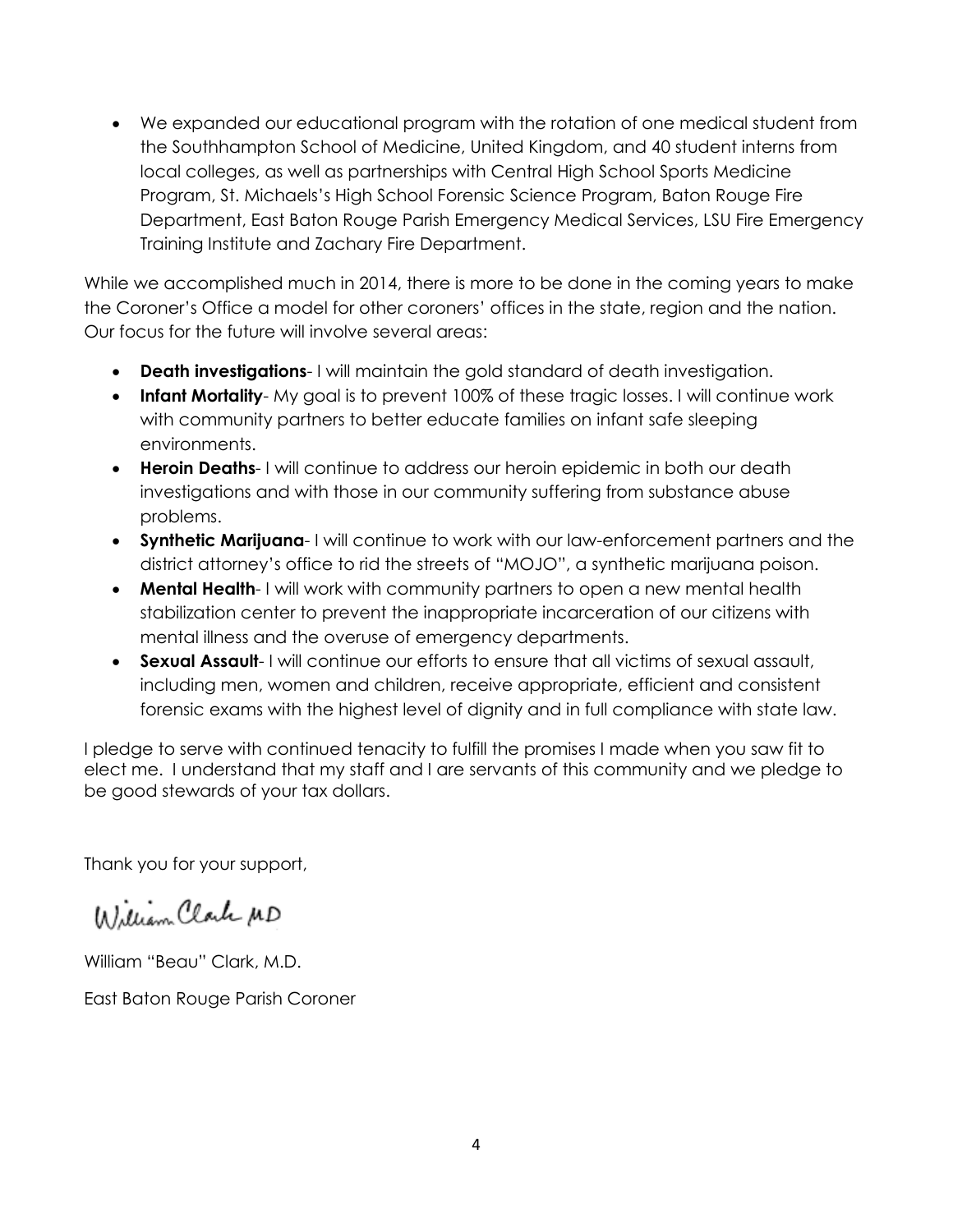

### **About the Coroner's Office**

At the end of 2004, there were 2,342 death investigation offices in the United States of which 1,590 are coroner's offices. Of those, only 82 serve jurisdictions of more than 250,000 people. East Baton Rouge Coroner's Office is one of the 82. Qualifications for coroners are set by individual states and counties/parishes in the U.S. and vary widely. In many jurisdictions, little or no training is required, even though a coroner may overrule a forensic pathologist in naming a cause of death. Because of the differences between jurisdictions, the terms "coroner" and "medical examiner" are defined differently from place to place. In some places, stringent rules require that the medical examiner be a forensic pathologist. In others, the medical examiner must be a physician, though not necessarily a forensic pathologist or even a pathologist. General practitioners, obstetricians, and other types of physicians with no experience in forensic medicine have become medical examiners. In the U.S., the terms "coroner" and "medical examiner" vary widely in meaning by jurisdiction, as do qualifications and duties for these offices. Local laws define the deaths a coroner must investigate, but most often include those that are sudden, unexpected, suspicious, violent, or have no attending physician. In some places in the United States, a coroner has other special powers, such as the ability to arrest the sheriff.

According to Louisiana Revised Statute 13:5701, in each parish, there shall be a coroner. Except for the parish of Orleans, he shall be elected at the gubernatorial election, shall serve for a term of four years, and shall take office and begin his term on the fourth Monday in March following election. The coroner shall be a conservator of the peace. Louisiana Revised Statute 13:5704 states that the coroner shall be a physician licensed by the Louisiana State Board of Medical Examiners to practice medicine in the state of Louisiana. This requirement shall be waived in any parish in which no licensed physician qualifies to run for the office. The coroner shall be a resident of the parish. However, a licensed physician who is not a resident of the parish but who maintains a full-time medical practice at a principal medical office facility in the parish may qualify for and hold the office. Each coroner may appoint one or more deputy or assistant coroners to perform his duties, who need not be residents of the parish. However, any person appointed as a deputy or assistant coroner, who is not a resident of the parish, shall be a licensed physician. They shall possess the same qualifications as the coroner and be paid by the coroner appointing them or by arrangement with the parish governing authority if the coroner is on a salary basis. A person may serve as a deputy or assistant coroner on a part-time basis in more than one parish. The tenure of the appointment shall be determined by the appointing coroner but shall not be longer than the coroner's term of office. The coroner shall be responsible for the acts of his deputy or assistant coroners. The coroner may appoint any necessary secretaries, stenographers, clerks, technicians, investigators, official photographers, or other helpers. The salaries of these employees shall be paid by the coroner out of his fees or by arrangement with the parish governing authority if the coroner is on a salary basis.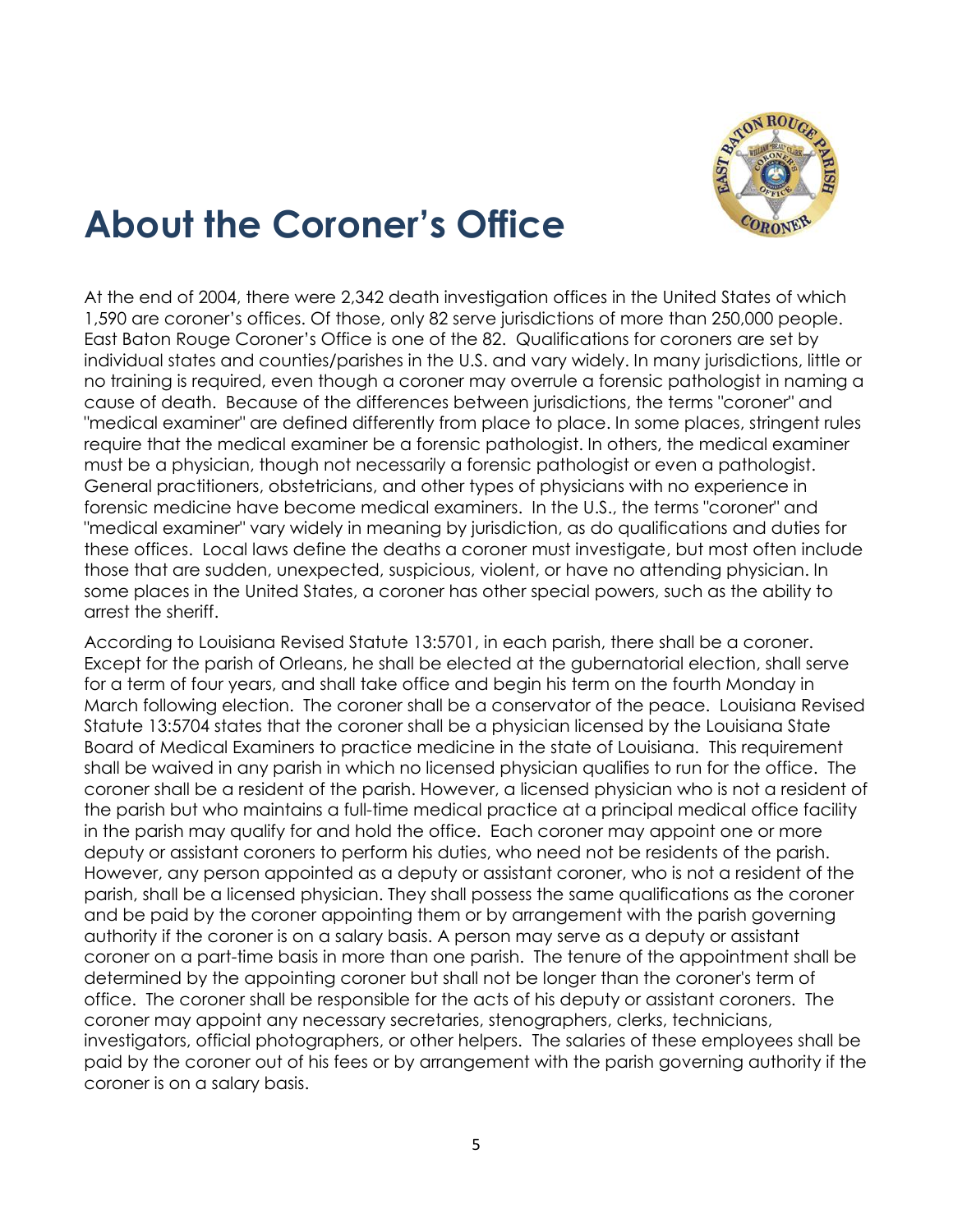The East Baton Rouge Coroner's Office is a governmental agency whose jurisdiction includes mental health investigation, medicolegal death investigation, forensic pathology services, and sexual assault investigations. The Coroner's Office is a state constitutional office and is funded by the East Baton Rouge City-Parish Government. William "Beau" Clark, M.D. was inaugurated as Coroner of East Baton Rouge Parish on March 26, 2012 and was elected to a four year term.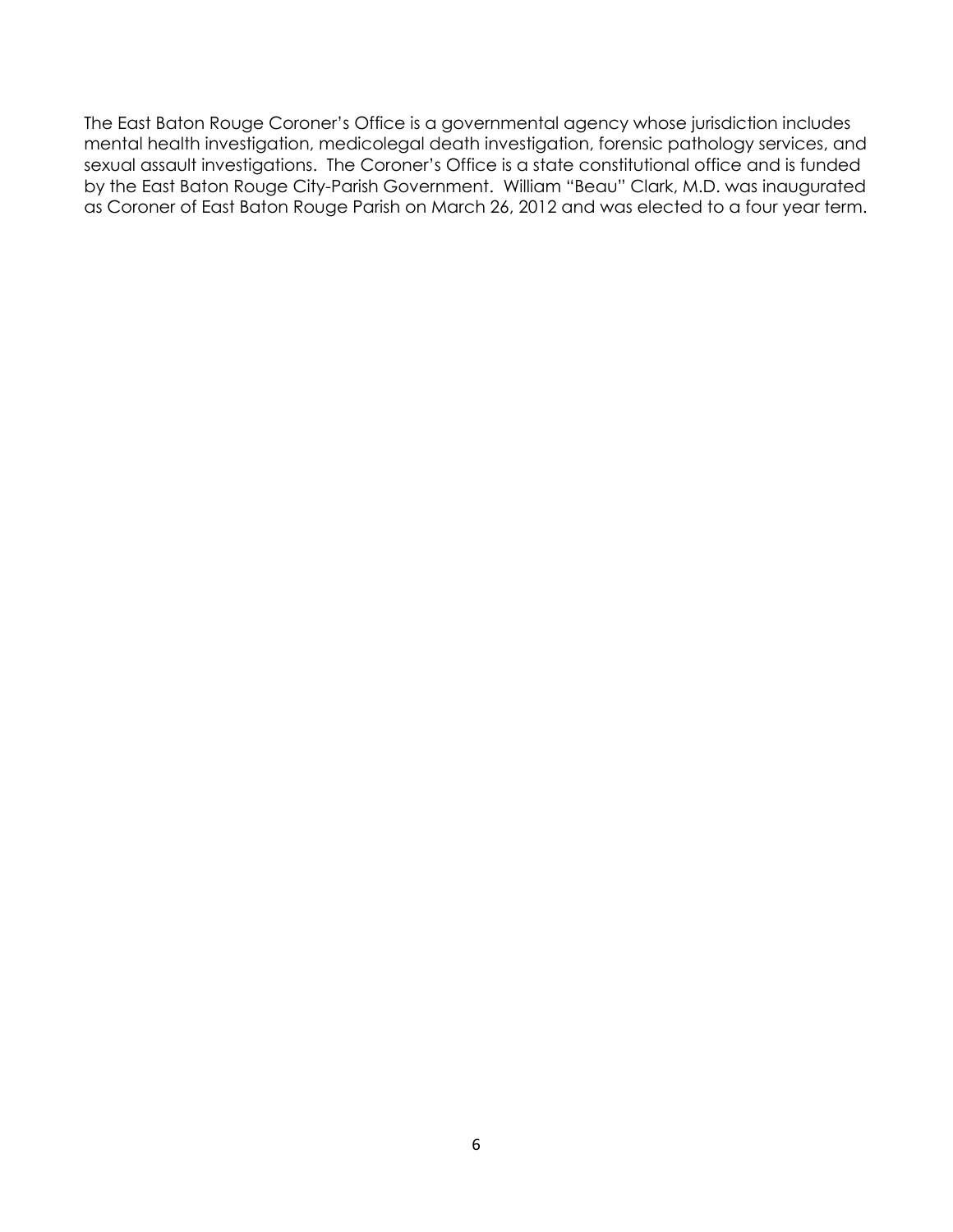

#### 7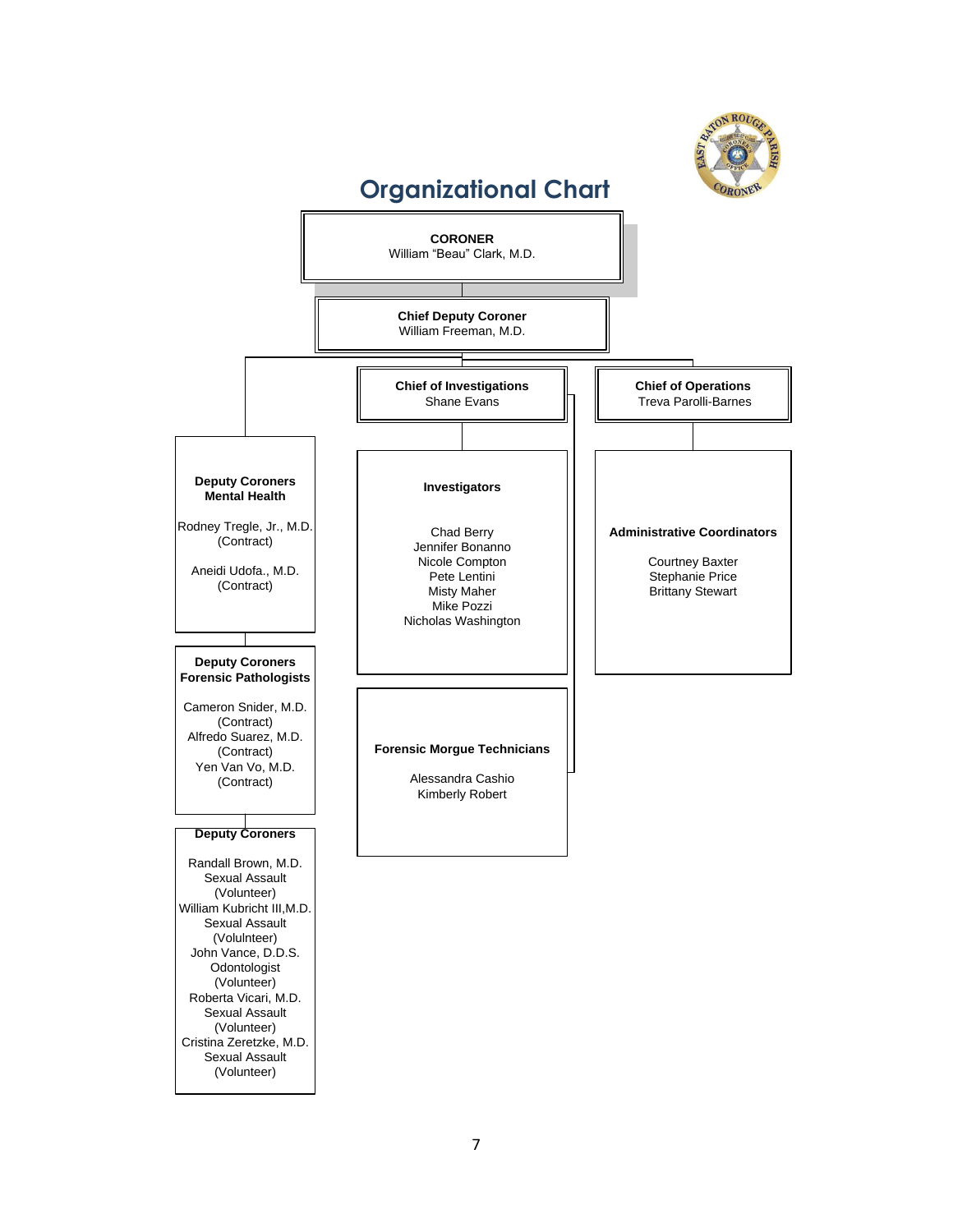

## **Accomplishments**

### Organizational Improvements

#### **Human Resource Management**

We converted one of our Administrative Coordinator positions from a contract position to a full-time employee position.

We welcomed an additional Board Certified Forensic Pathologist.

We added a part-time Forensic Pathologist Technician.

We continue random drug testing procedures in accordance with our Business and Strategic Plan.

#### **Business Management**

We added Livingston Parish to our Regional Autopsy Program to promote self-generated revenue. We will continue to seek self-generated revenue opportunities.

#### **Financial Management**

The approved 2014 budget was \$1,994,860. The amended 2014 budget was \$2,099,860. This increase was due to increased revenue collected by optimizing all revenue sources. The final 2014 expenditures totaled \$2,061,417; therefore, the Office spent \$38,443 less than budgeted.

We pursued collection of past debts owed to the taxpayers via this Office in the amount of \$50,660.

Since taking office in 2014, we increased self-generated revenue by 101%.

#### **Graph 1: Self-Generated Revenue 2010-2014**

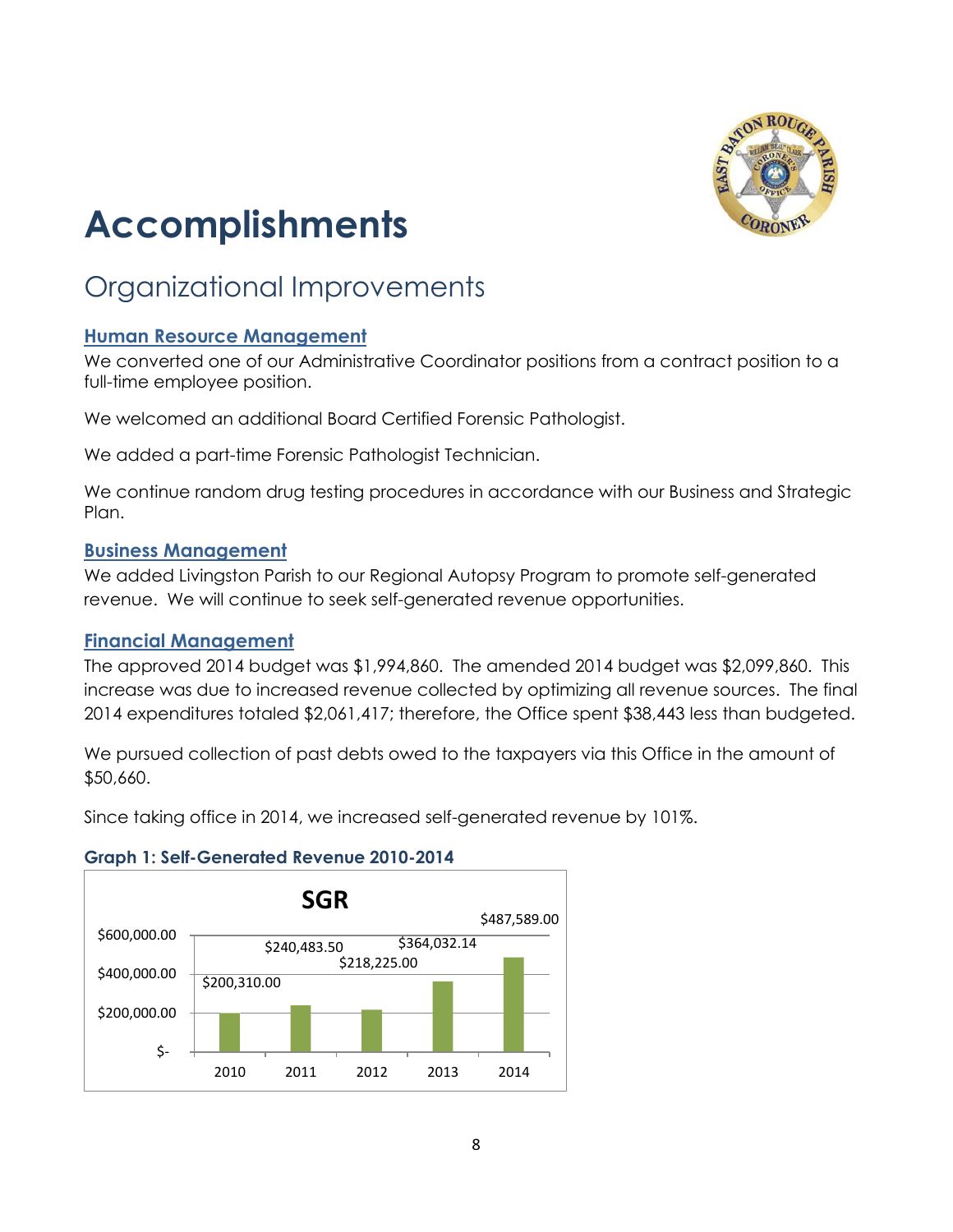

#### **Graph 2: Self-Generated Revenue versus Taxpayer Contribution 2010-2014**

#### **Mental Health**

We recognize the emotional needs of the survivors of those who have died. We collaborated with the Crisis Intervention Center to develop the Traumatic Loss Outreach Team to provide resources to our families who have suffered a traumatic loss. Traumatic loss can be defined as any manner of death including: accident, homicide, suicide, infant death, unexpected and natural. This program allowed us to provide grief and bereavement assistance to more than 657 families who experienced such a loss. We will continue to work with the Crisis Intervention Center to provide resources to the citizens of our parish in such difficult times.

In accordance with Louisiana Civil Code Article 355, I signed tutorships for minor patients within the community.

#### **Sexual Assault**

The Coroner's Office continued to enjoy a cooperative, invaluable relationship with the Sexual Trauma Awareness and Response (STAR) Center.

This office continued its efforts to cease the abdication of duties regarding sexual assault response in this parish. We again requested a budget increase to add four Sexual Assault Nurse Examiners to our staff. This part of our budget request was not approved by the parish governing authority. Further, we requested an Attorney General's opinion clarifying the responsibility of the Coroner's jurisdiction regarding sexual assault. Based on the final forthcoming opinion, we will act accordingly.

#### **Investigations**

In 2014, the Coroner's Office Investigated 73 homicides compared to 79 in 2013.

In 2014, the Coroner's Office investigated 28 deaths related to heroin in comparison to 34 deaths in 2013.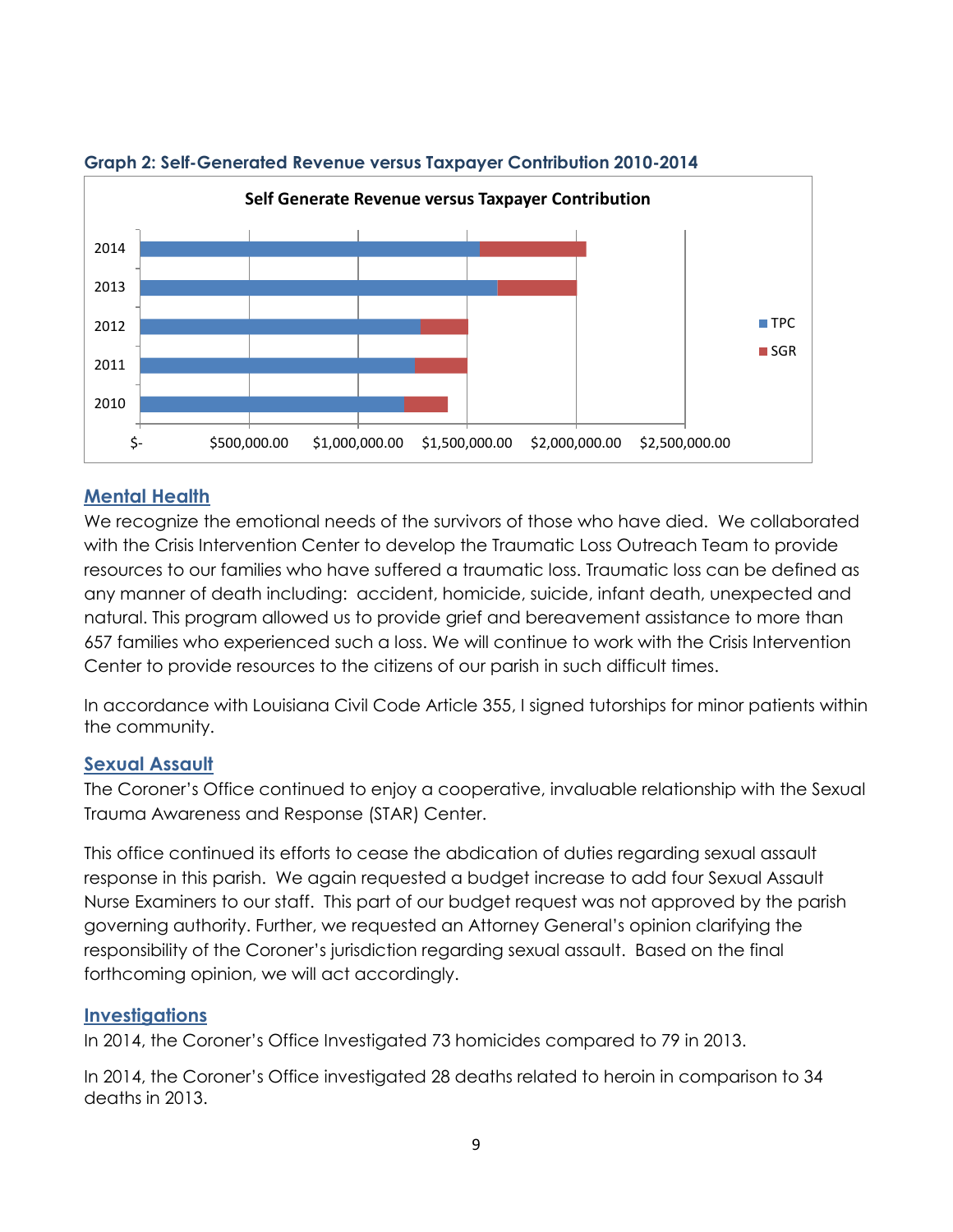In 2014 the Coroner's Office Investigated 15 infant deaths related to positional asphyxia compared to 8 in 2013.

In 2014 the Coroner's Office Investigated 55 deaths related to suicide in comparison to 48 in 2013.

\*see Graph 3: 2014 Coroner's Death Cases

#### **Public Relations**

Dr. Clark presented education and information to the following Community Partners in 2014:

- o LPB Panel Discussion: "Defining Dangerous"
- o Woman's Hospital Mental Health
- o Woman's Hospital Baby Grand "Back to Sleep and the ABC's of Safe Sleeping".
- o Lane Hospital Pregnancy Workshop "Back to Sleep and the ABC's of Safe Sleeping".
- o Panel Discussion on the "Loss of Young Black Males"
- o CommUNITY Supper: "An Open Dialogue and Exchange
- o Boys' Hope Girls' Hope of Baton Rouge "The Road to Excellence"
- o Northdale Academy Death Investigations and Pathology Presentation
- o Sudden Impact Broadmoor High School and McKinley High School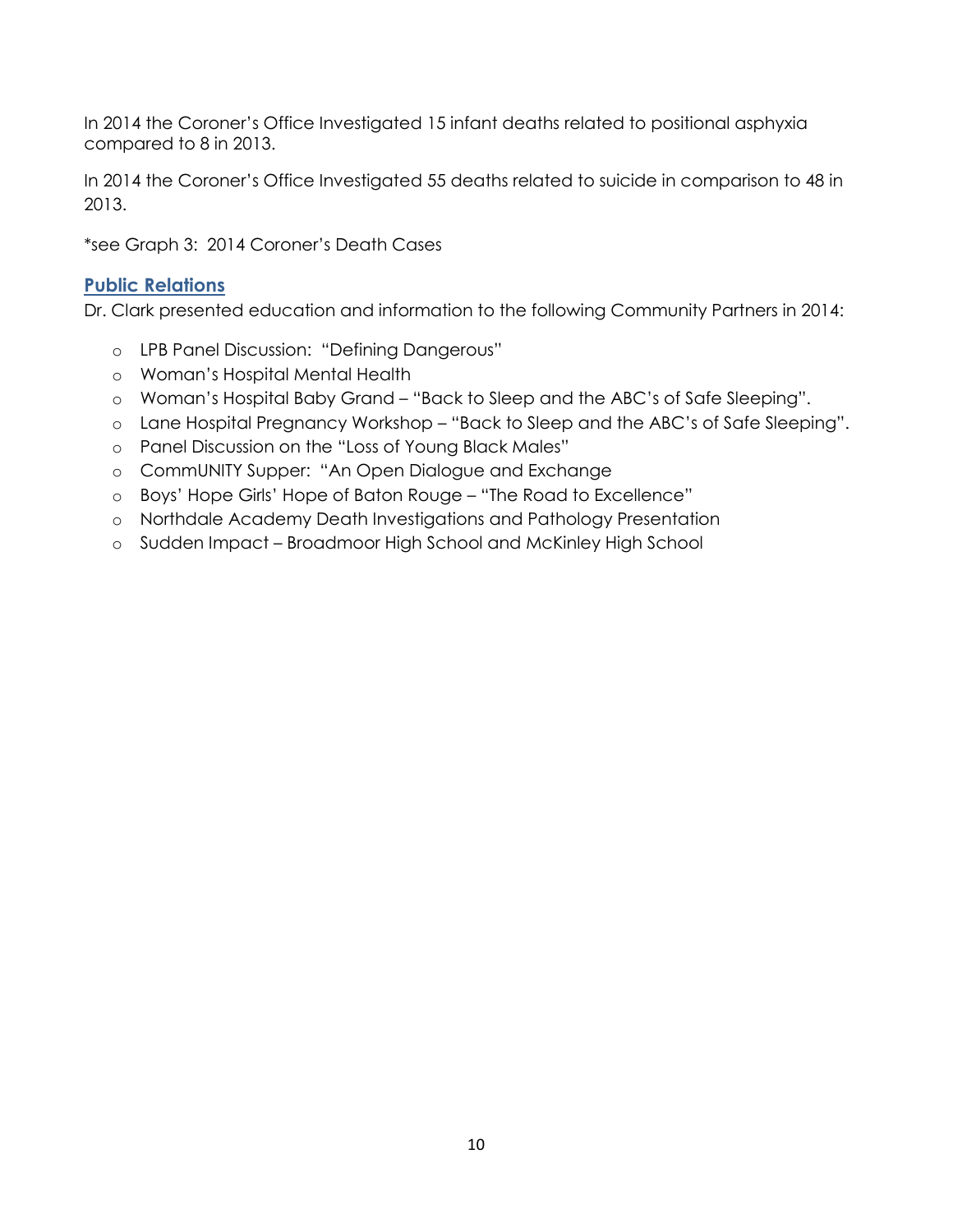### Community Programs and Partnerships

#### **Board and Committee Participation**

Dr. Clark actively participated in the following local, regional and statewide boards and committees:

- o Louisiana Organ Procurement Agency (LOPA), Coroner's Committee
- o Baton Rouge Regional Eye Bank
- o Sexual Trauma Awareness and Response Center (STAR)
- o State of Louisiana Child Death Review Panel
- o State of Louisiana Regional Maternal and Child Health, Fetal Infant Mortality Review and Child Death Review Case Review Team
- o Baton Rouge Crisis and Intervention, Local Outreach to Suicide Survivors (LOSS)
- o Capital Area Health and Human Services Collaborative and the Mental Health Court
- o Louisiana Behavioral Health Coalition
- o Baton Rouge Victims Crime Unit
- o The East Baton Rouge Parish Mayor's Office of Homeland Security & Emergency **Preparedness**
- o State of Louisiana Healthcare Emergency Preparedness Coalition for Region 2 Hospitals
- o President of the Capital Area Medical Society
- o Member of the Louisiana State Medical Society
- o Louisiana Coroners Association 2nd Vice President

#### **Key Business Partnerships**

The East Baton Rouge Parish Coroner's Office continued to partner with the following entities to initiate and improve relationships to better serve the citizens of East Baton Rouge Parish:

- o Local, regional and statewide law enforcement agencies
- o Local, regional and statewide public safety agencies
- o Louisiana Department of Health and Hospitals, Office of Vital Statistics
- o Capital Area and surrounding parish funeral homes
- o East Baton Rouge Parish acute care hospitals
- o East Baton Rouge Parish hospice agencies
- o East Baton Rouge Parish nursing homes
- o East Baton Rouge Parish Mental Health Advocate
- o Accidental Death Support Group
- o Baton Rouge Area Violence Elimination (BRAVE)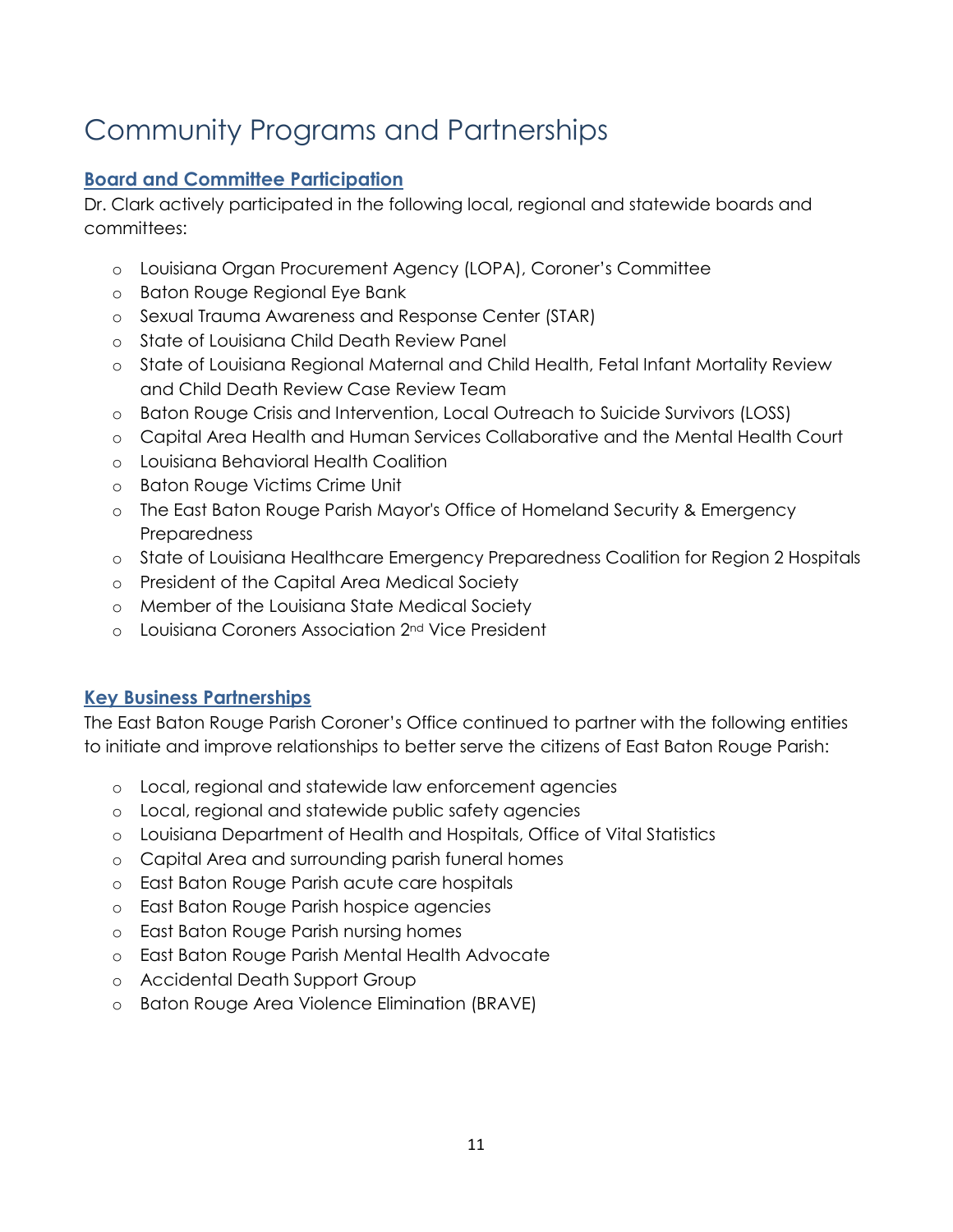#### **Educational Partnerships**

The East Baton Rouge Parish Coroner's Office partnered with the following institutions to educate students in the area of death investigation and forensic science:

- o Louisiana State University
- o Southern University
- o Our Lady of the Lake School of Nursing
- o ITT Technical Institute School of Criminal Justice
- o Central High School Sports Medicine Program
- o East Baton Rouge Parish Emergency Medical Services Program
- o Baton Rouge Community College
- o East Baton Rouge Parish Fire Department Recruitment Trainees
- o St. Michael the Archangel High School Forensic Science Program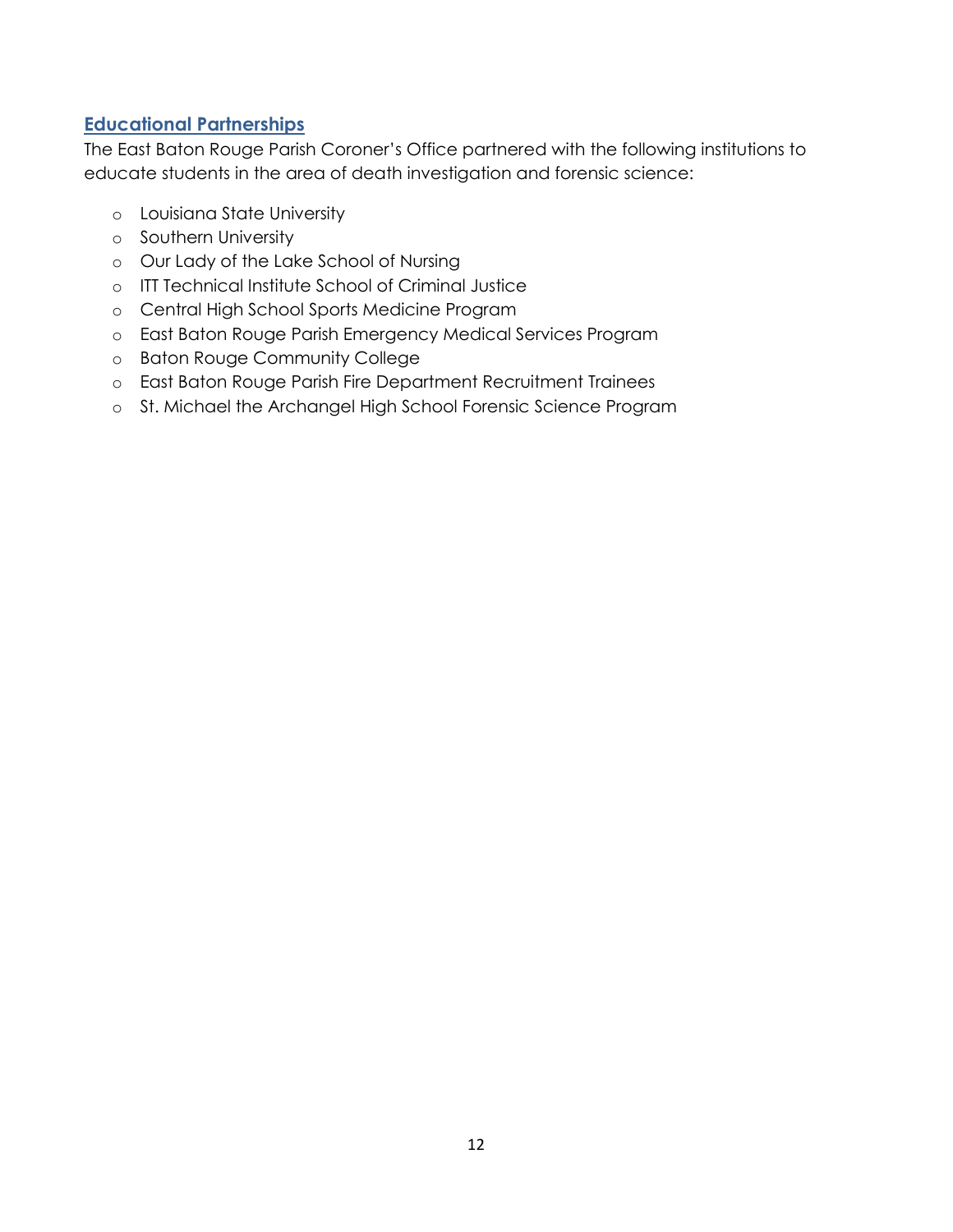## **Statistical Information**

### Death Investigations

|                                                 | 2012 Total     | 2013 Total     | 2014        |
|-------------------------------------------------|----------------|----------------|-------------|
| Number of Coroner's Death Cases                 | 2824           | 2837           | 3025        |
| Number of Bodies Transported                    | 279            | 369            | 403         |
| Number of Scene Responses                       | 598            | 745            | 931         |
| Number of Toxicology Analysis Performed         | 248            | 330            | 441         |
| Number of Histology Analysis Performed          | 440            | 498            | 158         |
| Number of Cremation Permits Issued              | 655            | 880            | 1038        |
| Number of Pauper Cremations Facilitated         | 77             | 57             | 69          |
| Number of Unidentified Bodies                   | $\overline{0}$ | $\overline{0}$ | $\mathbf 0$ |
| Number of East Baton Rouge Parish<br>Autopsies  | 186            | 215            | 246         |
| Number of Regional Autopsy Program<br>Autopsies | 24             | 106            | 155         |
| Number of Exhumations                           | $\overline{1}$ | $\Omega$       | $\mathbf 0$ |
| <b>Total Referrals to LOPA</b>                  | 138            | 253            | 314         |
| <b>Total Organ and Tissue Donations</b>         | 111            | 58             | 84          |
| Total of Enhanced Lives from Organ/Tissue       | 2440           | 2730           | 2940        |
| <b>Total Cornea Donations</b>                   | 8              | 15             | 43          |
| <b>Total Prescriptions Donated</b>              | 45,904         | 69,426         | 84,054      |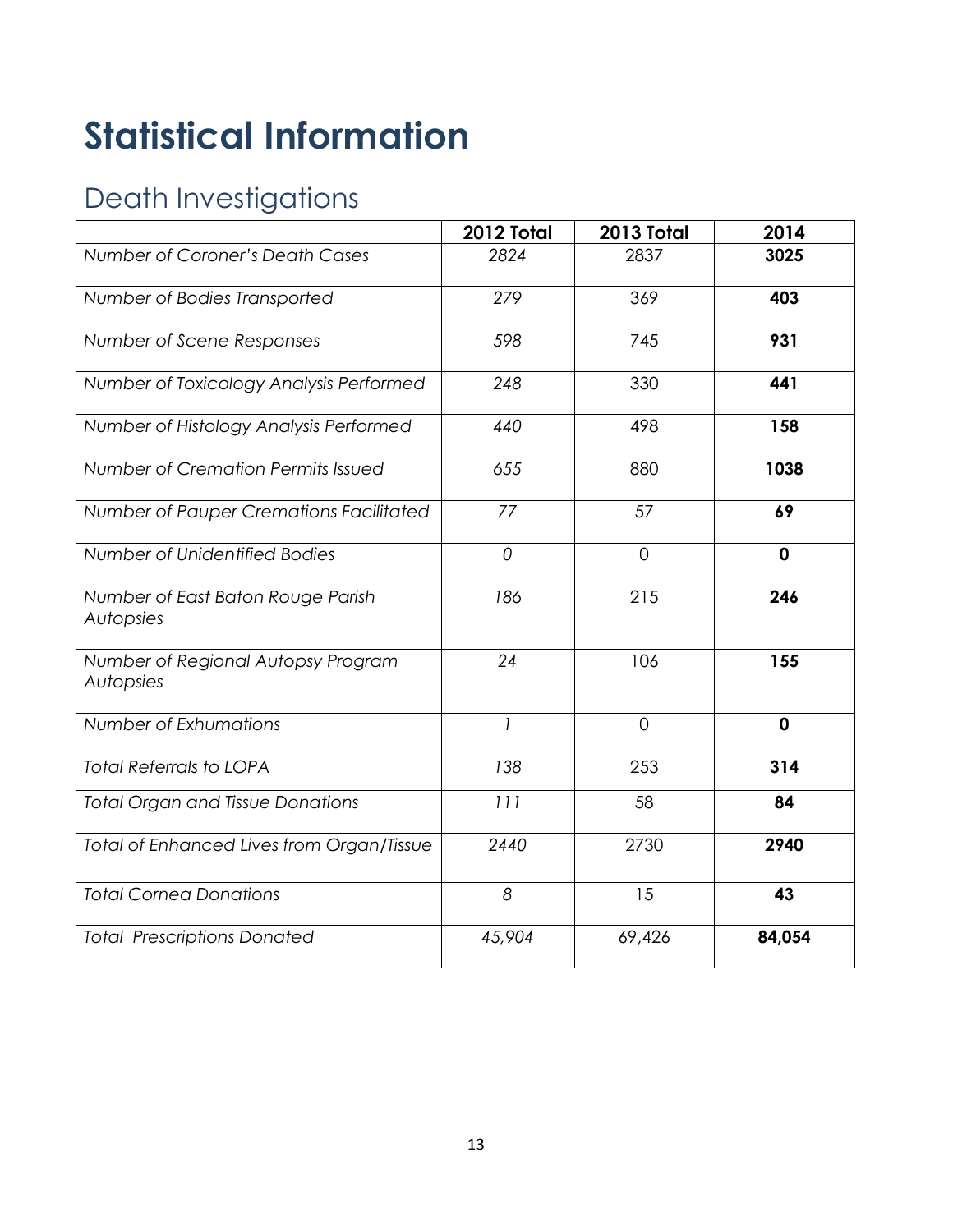#### **Graph 3: 2014 Coroner's Death Cases**



Compared to 2013 data, there were 5 more accidental deaths investigated in 2014. Suicides increased in 2014 by 7. Natural deaths increased by 213 whereas homicides decreased by 5 and the number of undetermined cases decreased by 1. Overall, the Coroner's Office investigated 226 more deaths in 2014.



**Graph 4: 2014 Coroner's Cases by Gender and Race**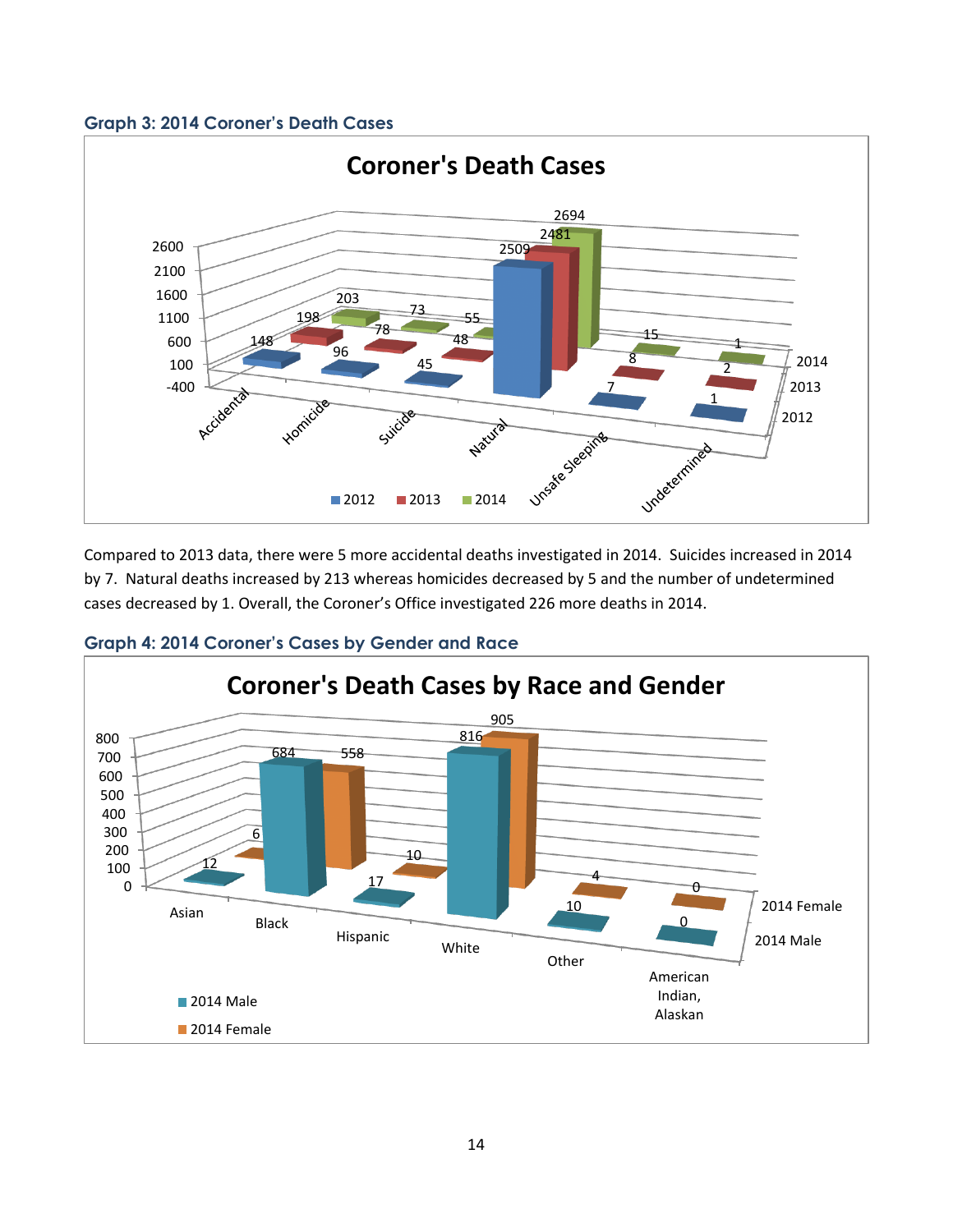

**Graph 5: Failure to Report Coroner Death Cases**

**Graph 6: 2014 Louisiana Organ Procurement Agency Organ and Tissue Donations**

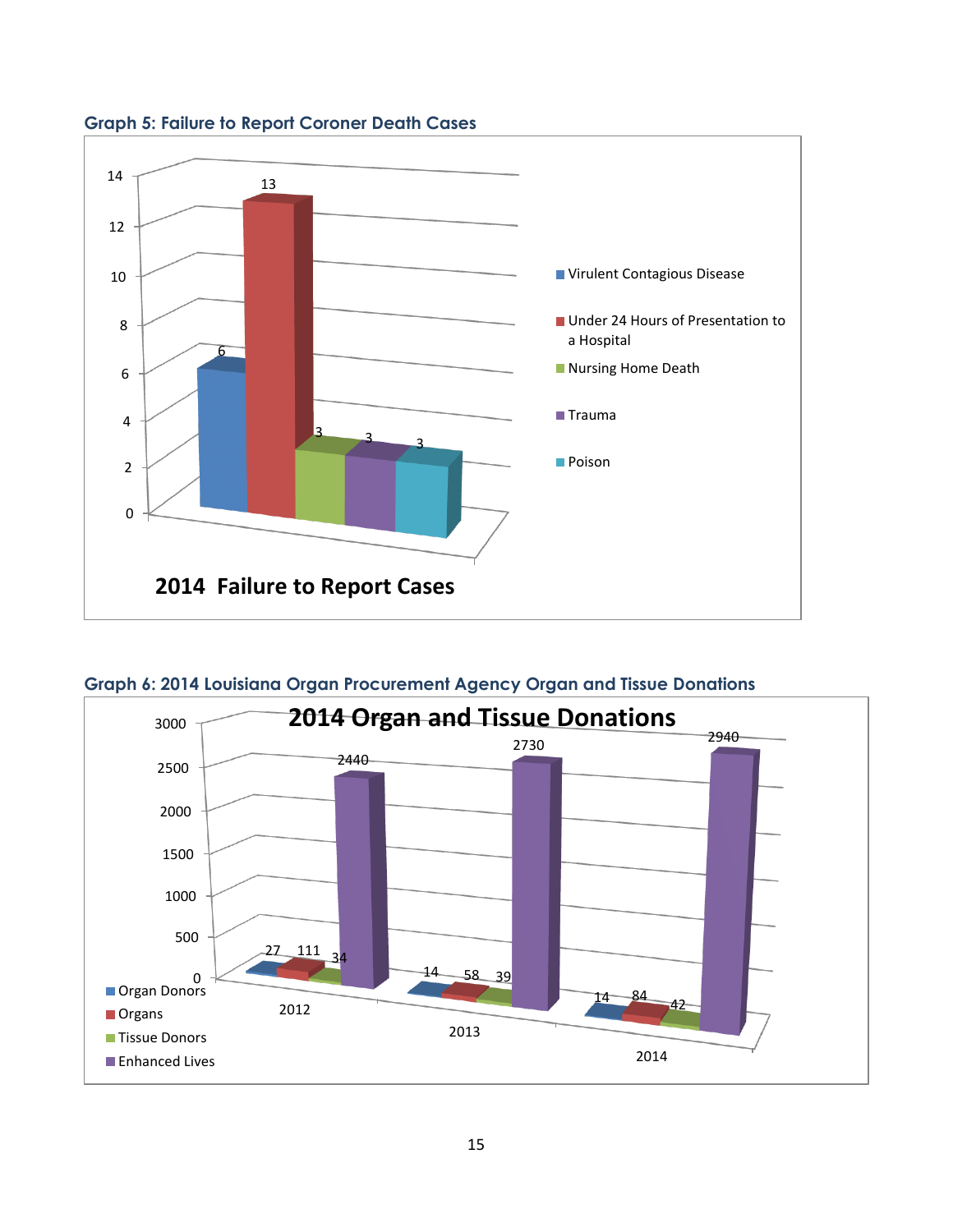

#### **Graph 7: 2014 Baton Rouge Eye Bank Cornea Donations**

### Mental Health

#### **Graph 8: 2014 Order of Protective Custody (OPC)**